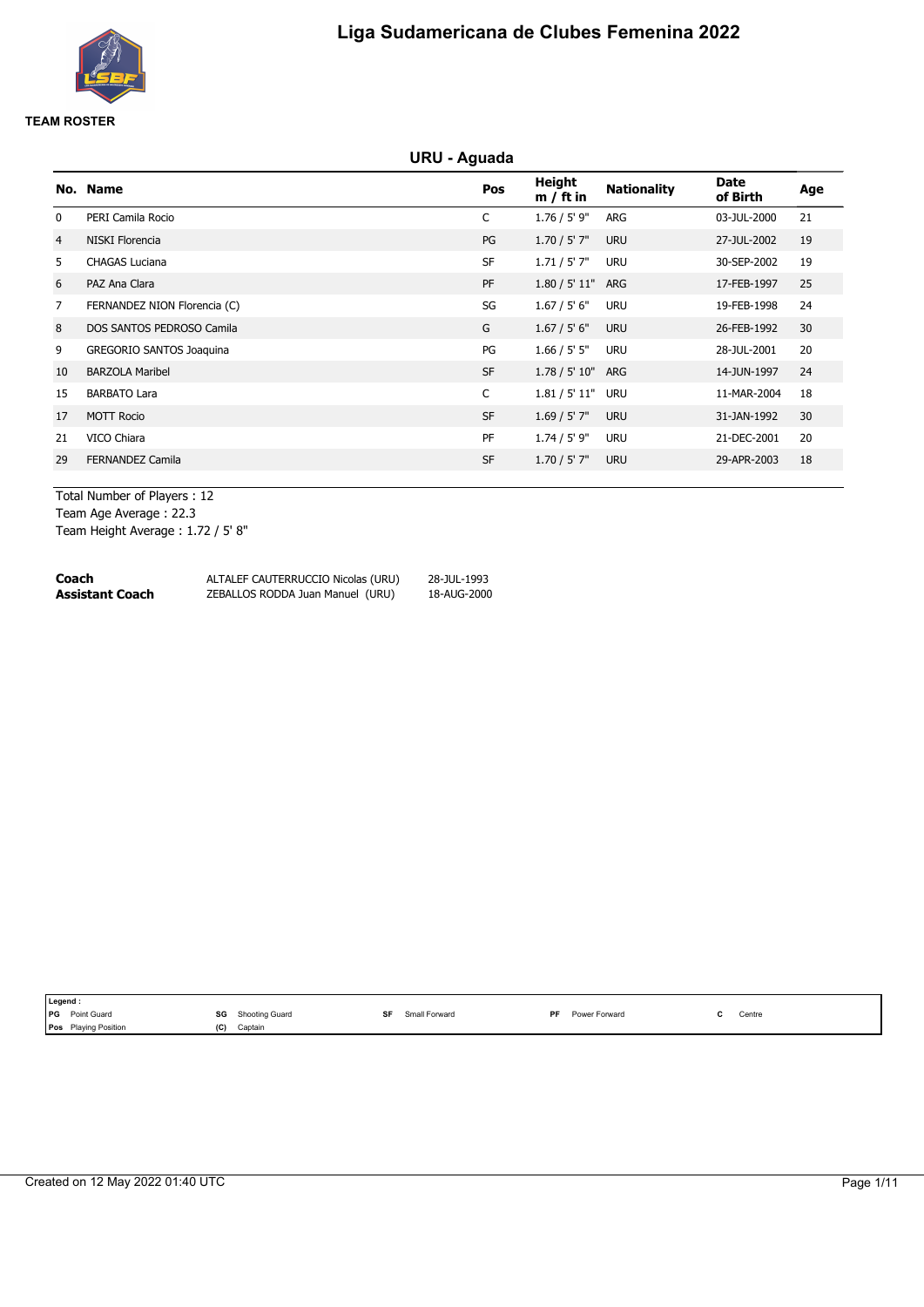

# **ARG - Berazategui**

|                | No. Name                      | Pos       | <b>Height</b><br>$m / ft$ in | <b>Nationality</b> | Date<br>of Birth | Age |
|----------------|-------------------------------|-----------|------------------------------|--------------------|------------------|-----|
| 6              | <b>CEJAS Rocio Belen</b>      | <b>SF</b> | 1.71 / 5' 7"                 | ARG                | 19-JAN-2001      | 21  |
| $\overline{7}$ | <b>WOLF Sofia</b>             | PG        | 1.66 / 5' 5''                | <b>ARG</b>         | 04-JAN-2000      | 22  |
| 8              | TUBIO Julieta                 | PF        | 1.79 / 5' 10"                | ARG                | 25-MAR-2003      | 19  |
| 9              | JOURDHEUIL Maria Agustina (C) | C         | 1.80 / 5' 11"                | ARG                | 14-JUN-1994      | 27  |
| 10             | FERNANDEZ Florencia Soledad   |           | 1.87/6'2"                    | ARG                | 16-APR-1986      | 36  |
| 14             | <b>MARIN Agustina</b>         | PG        | $1.70 / 5'$ 7"               | <b>ARG</b>         | 06-JAN-2003      | 19  |
| 17             | <b>GALBAN Florencia</b>       |           |                              | ARG                | 14-MAY-1999      | 22  |
| 22             | PEREZ Natacha                 | <b>SF</b> | $1.76 / 5'$ 9"               | <b>ARG</b>         | 30-MAR-1991      | 31  |
| 23             | <b>GAUNA Victoria</b>         | PF        | 1.85/6'1"                    | ARG                | 22-JUL-2001      | 20  |
| 29             | CABAÑEZ Maria Celeste         | SG        | 1.75/5'9"                    | <b>ARG</b>         | 12-AUG-1986      | 35  |

Total Number of Players : 10 Team Age Average : 25.2 Team Height Average : 1.77 / 5' 9"

| Coach           | GOMEZ Gonzalo Javier (ARG) | 19-SEP-1981 |  |
|-----------------|----------------------------|-------------|--|
| Assistant Coach | DIAZ Homero (ARG)          | 25-AUG-1981 |  |
| Assistant Coach | SCHMIDT Juan Ignacio (ARG) | 19-SEP-1998 |  |
|                 |                            |             |  |

|            | Legend :                    |     |                                                       |  |               |           |                      |  |                                               |  |  |
|------------|-----------------------------|-----|-------------------------------------------------------|--|---------------|-----------|----------------------|--|-----------------------------------------------|--|--|
| <b>IPG</b> | Point Guard                 | SG  | Shooting Guard<br>the contract of the contract of the |  | Small Forward | <b>DF</b> | <b>Power Forward</b> |  | Centre<br>the contract of the contract of the |  |  |
|            | <b>Pos</b> Playing Position | וטו | Captain                                               |  |               |           |                      |  |                                               |  |  |
|            |                             |     |                                                       |  |               |           |                      |  |                                               |  |  |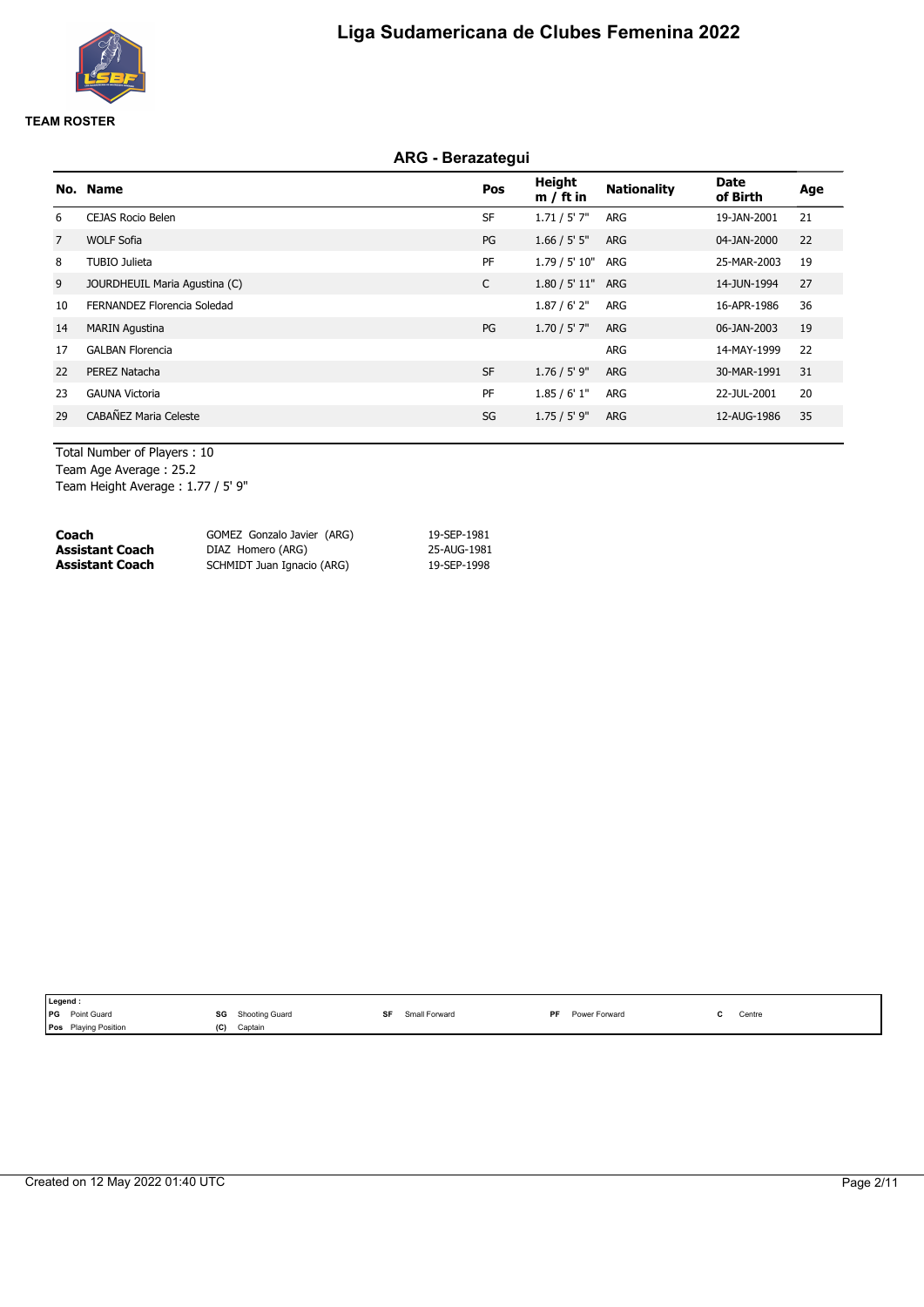

# **BOL - CARL AZ**

|                | No. Name                         | <b>Pos</b> | <b>Height</b><br>$m / ft$ in | <b>Nationality</b> | Date<br>of Birth | Age |
|----------------|----------------------------------|------------|------------------------------|--------------------|------------------|-----|
| $\mathbf{1}$   | PEREZ CHOQUETOPA Sdenka          |            |                              | <b>BOL</b>         | 15-NOV-2001      | 20  |
| 4              | <b>JOHNSON Alexus Latrese</b>    |            |                              | <b>USA</b>         | 16-FEB-1994      | 28  |
| 5              | HUCHANI Leila (C)                |            |                              | <b>BOL</b>         | 10-MAR-2000      | 22  |
| $\overline{7}$ | <b>ROJAS Nicole</b>              |            |                              | <b>BOL</b>         | 29-MAY-1994      | 27  |
| 9              | VILLA Luz                        |            |                              | <b>BOL</b>         | 18-MAY-2000      | 21  |
| 13             | <b>OLGUIN Maria Cristina</b>     |            |                              | <b>BOL</b>         | 22-OCT-1991      | 30  |
| 15             | <b>VILLA Ruth</b>                |            |                              | <b>BOL</b>         | 13-JUN-1998      | 23  |
| 17             | <b>AYAVIRI Marysol</b>           |            |                              | <b>BOL</b>         | 22-DEC-1999      | 22  |
| 19             | MAMANI Elizabeth                 |            |                              | <b>BOL</b>         | 19-JUL-1996      | 25  |
| 23             | <b>THOMPSON Caterrion Yvonne</b> |            |                              | <b>USA</b>         | 26-MAR-1998      | 24  |
| 77             | <b>CARMONA Maria</b>             | C          | 1.80 / 5' 11"                | <b>BOL</b>         | 26-MAY-1995      | 26  |
| 99             | RODRIGUEZ Romina                 | PG         | 1.65 / 5' 5''                | <b>BOL</b>         | 25-JAN-1992      | 30  |
|                |                                  |            |                              |                    |                  |     |

Total Number of Players : 12 Team Age Average : 24.8 Team Height Average : 1.73 / 5' 8"

| Coach           | MENDIETA Marcelo Eduardo (ARG)  | 15-APR-1981 |
|-----------------|---------------------------------|-------------|
| Assistant Coach | JIMENEZ RIOS Daysi Rossio (BOL) | 04-APR-1969 |

|            | Legend:                     |                      |               |                            |        |  |  |  |  |  |  |
|------------|-----------------------------|----------------------|---------------|----------------------------|--------|--|--|--|--|--|--|
| <b>IPG</b> | Point Guard                 | SG<br>Shooting Guard | Small Forward | Power Forward<br><b>DF</b> | Centre |  |  |  |  |  |  |
|            | <b>Pos</b> Playing Position | (C)<br>Captain       |               |                            |        |  |  |  |  |  |  |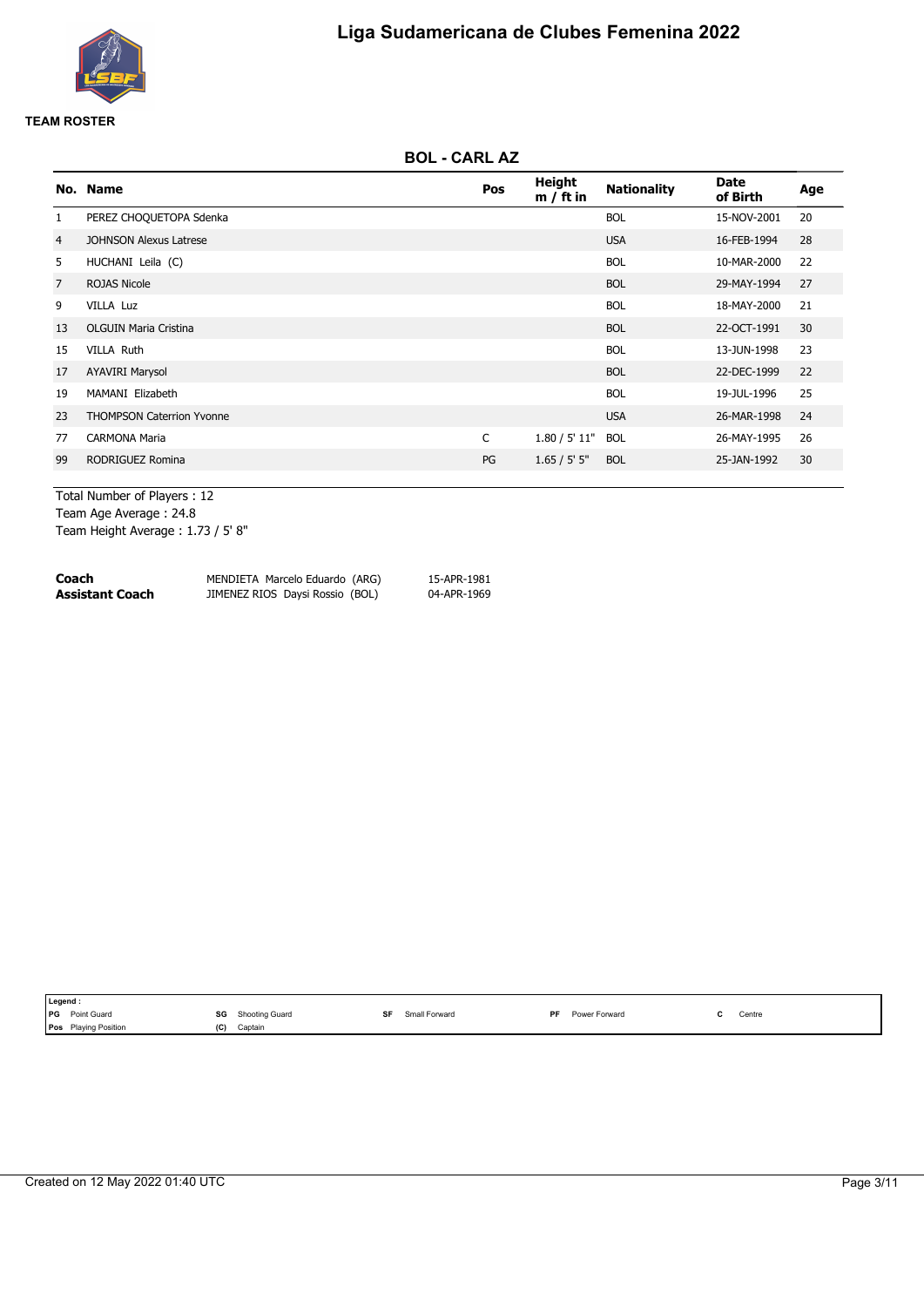

# **URU - Club Malvin**

|    | No. Name                         | Pos       | <b>Height</b><br>$m / ft$ in | <b>Nationality</b> | <b>Date</b><br>of Birth | Age |
|----|----------------------------------|-----------|------------------------------|--------------------|-------------------------|-----|
| 4  | MIDAGLIA DE LEON Maria Fernanda  | G         | 1.72 / 5' 8''                | <b>URU</b>         | 20-SEP-1995             | 26  |
| 5  | MARTINELLI VARELA Fiorella Maria | PG        | 1.65 / 5' 5"                 | <b>URU</b>         | 09-AUG-1985             | 36  |
| 6  | <b>CORRALES Yosimar</b>          | <b>SF</b> | 1.81 / 5' 11"                | <b>VEN</b>         | 05-FEB-1990             | 32  |
| 8  | <b>FRENANDEZ Carolina</b>        | PG        | 1.66 / 5' 5''                | <b>URU</b>         | 31-MAR-2003             | 19  |
| 10 | D' AGOSTINO Malvina Guadalupe    | C         | 1.84/6'0''                   | ARG                | 03-APR-2001             | 21  |
| 11 | <b>BELLO TARELA Sabina</b>       | <b>SF</b> | $1.75 / 5'$ 9"               | <b>URU</b>         | 25-MAR-1989             | 33  |
| 14 | <b>LARRE BORGES Emilia</b>       | PF        | 1.85/6'1"                    | <b>URU</b>         | 10-DEC-2002             | 19  |
| 15 | SOMMA TARLOVSKY Florencia (C)    | PF        | 1.75 / 5' 9"                 | <b>URU</b>         | 19-APR-1988             | 34  |
| 22 | SOSA CACERES Ailen               | PG        | 1.65 / 5' 5"                 | <b>URU</b>         | 22-AUG-2000             | 21  |
| 23 | <b>TAÑO Catalina</b>             | PG        | 1.68 / 5' 6''                | <b>URU</b>         | 23-OCT-2003             | 18  |
| 31 | <b>BLANKS Deijah Monique</b>     |           |                              | <b>USA</b>         | 03-JUL-1996             | 25  |
| 32 | <b>FERNANDEZ Paula</b>           | PF        | 1.78 / 5' 10"                | <b>URU</b>         | 08-MAR-2005             | 17  |
|    |                                  |           |                              |                    |                         |     |

Total Number of Players : 12 Team Age Average : 25.1 Team Height Average : 1.74 / 5' 9"

| Coach           | SERDIO FUENTES Juan Pablo (URU) | 19-FEB-1971 |
|-----------------|---------------------------------|-------------|
| Assistant Coach | MARTINEZ Horacio (URU)          | 16-JUN-1970 |
| Assistant Coach | SOSA BEN Mariana                | 26-APR-1985 |

| Legend :              |     |                |     |               |    |               |  |        |  |  |
|-----------------------|-----|----------------|-----|---------------|----|---------------|--|--------|--|--|
| <b>PG</b> Point Guard | SG  | Shooting Guard | cг. | Small Forward | PF | Power Forward |  | Centre |  |  |
| Pos Playing Position  | (C) | Captain        |     |               |    |               |  |        |  |  |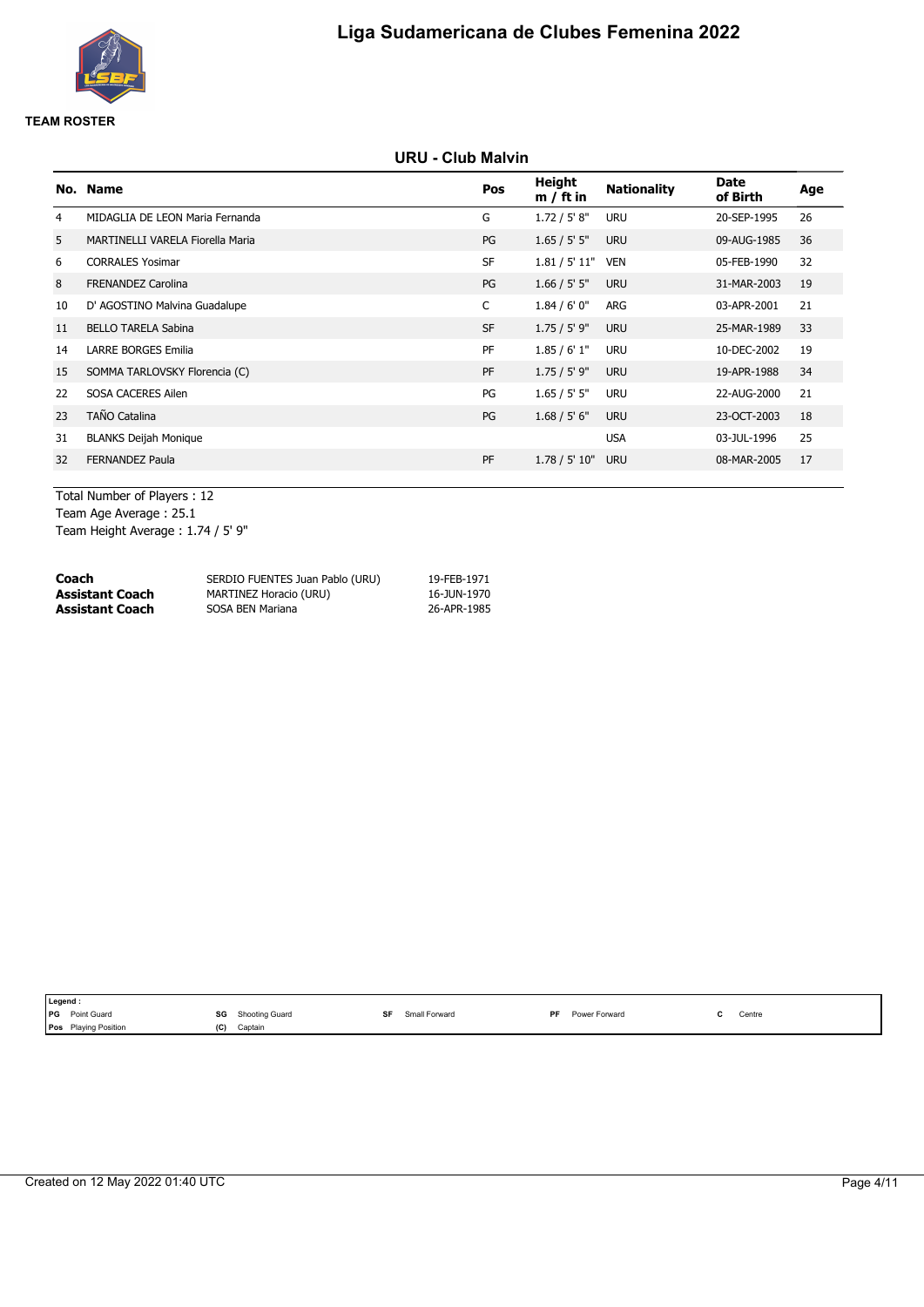

# **ARG - Club Tomas de Rocamora**

|                | No. Name               | Pos          | <b>Height</b><br>$m / ft$ in | <b>Nationality</b> | <b>Date</b><br>of Birth | Age |
|----------------|------------------------|--------------|------------------------------|--------------------|-------------------------|-----|
| 3              | GONZALEZ Antonella (C) | PG           | 1.55 / 5' 1"                 | ARG                | 15-NOV-1990             | 31  |
| $\overline{4}$ | <b>RESPUD Maria</b>    | $\mathsf{C}$ | $1.70 / 5'$ 7"               | <b>ARG</b>         | 08-OCT-2002             | 19  |
| 5              | <b>DIAZ Rocio</b>      | <b>SF</b>    | 1.65 / 5' 5"                 | ARG                | 19-AUG-1993             | 28  |
| 6              | <b>FIGUEROA Irina</b>  | <b>SF</b>    | 1.65 / 5' 5''                | ARG                | 14-AUG-1998             | 23  |
| $\overline{7}$ | PAIS Juana             | <b>SF</b>    | $1.74 / 5'$ 9"               | ARG                | 07-NOV-2001             | 20  |
| 8              | <b>LARA Victoria</b>   | <b>SF</b>    | $1.70 / 5'$ 7"               | <b>ARG</b>         | 23-MAY-1996             | 25  |
| 9              | FERNANDEZ Inés         | C            | 1.78 / 5' 10"                | ARG                | 18-NOV-2002             | 19  |
| 10             | <b>AYALA Ailen</b>     | C            | $1.70 / 5'$ 7"               | ARG                | 27-DEC-1990             | 31  |
| 11             | <b>MICULKA Carla</b>   | C            | 1.73 / 5' 8"                 | ARG                | 06-APR-1993             | 29  |
| 12             | <b>SCEVOLA Sabrina</b> | C            | 1.78 / 5' 10"                | ARG                | 30-AUG-1992             | 29  |
| 15             | SANTINI PAULA          | PG           | 1.65 / 5' 5''                | ARG                | 24-JUN-2005             | 16  |
| 16             | MONTAÑANA Clara        | PG           | 1.64 / 5' 5"                 | <b>ARG</b>         | 06-APR-2005             | 17  |
|                |                        |              |                              |                    |                         |     |

Total Number of Players : 12 Team Age Average : 23.9 Team Height Average : 1.69 / 5' 6"

| Coach                  | GONZALEZ Laura Soledad (ARG)     | 14-JUN-1980 |
|------------------------|----------------------------------|-------------|
| <b>Assistant Coach</b> | CASTELLI Fernando (ARG)          | 27-OCT-1990 |
| <b>Assistant Coach</b> | DOMINGUEZ Leonardo Nicolas (ARG) | 07-JAN-1996 |

| Legend :                         |                      |                      |                            |        |  |
|----------------------------------|----------------------|----------------------|----------------------------|--------|--|
| <b>Point Guard</b><br><b>IPG</b> | SG<br>Shooting Guard | cг.<br>Small Forward | Power Forward<br><b>DF</b> | Centre |  |
| <b>Pos</b> Playing Position      | (C)<br>Captain       |                      |                            |        |  |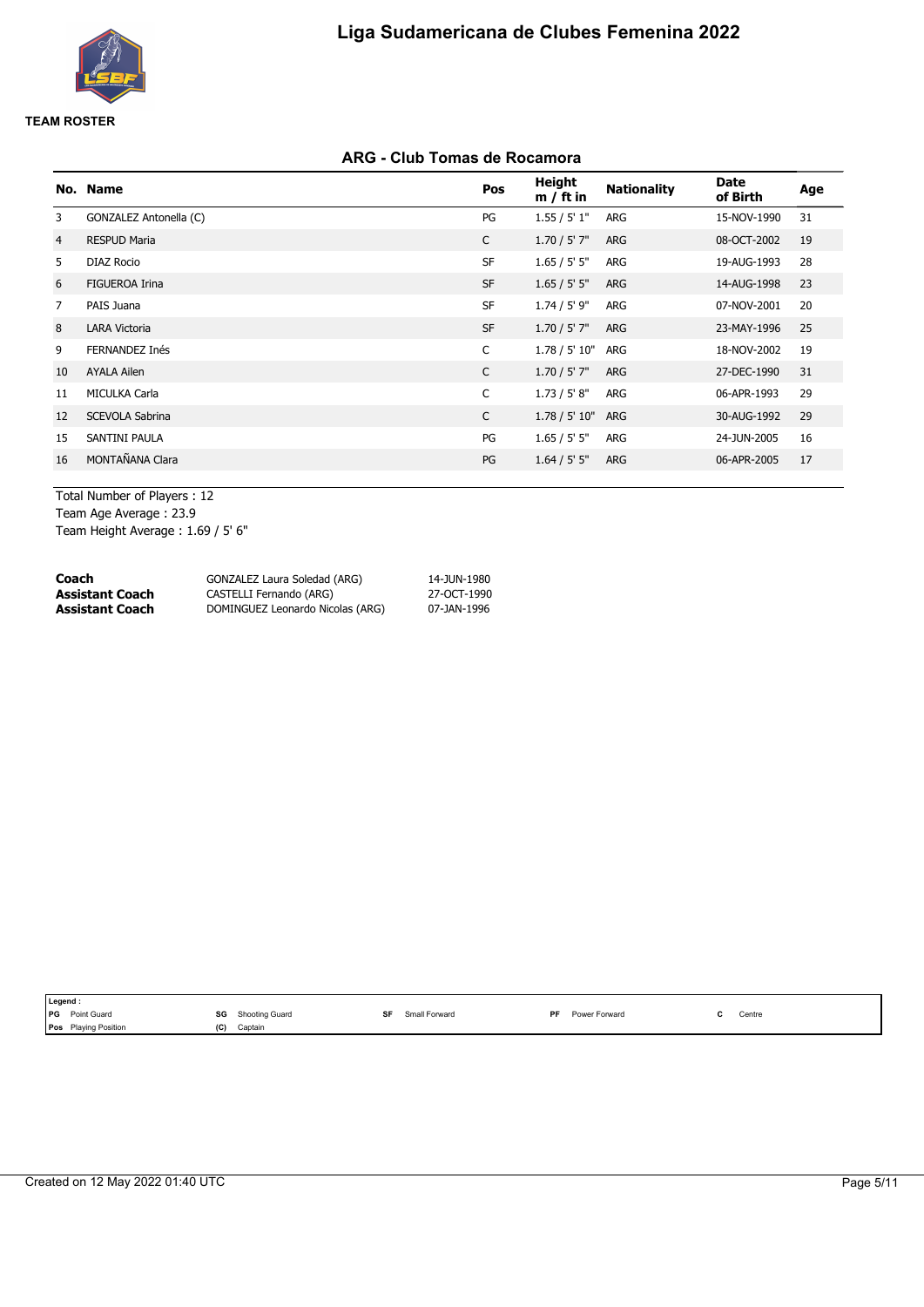

# **URU - Defensor Sporting Club**

|                | No. Name                        | Pos          | <b>Height</b><br>$m / ft$ in | <b>Nationality</b> | <b>Date</b><br>of Birth | Age |
|----------------|---------------------------------|--------------|------------------------------|--------------------|-------------------------|-----|
| 5              | <b>FERRARI Paola</b>            | <b>SF</b>    | 1.78 / 5' 10"                | <b>PAR</b>         | 16-SEP-1985             | 36  |
| $\overline{7}$ | LOPEZ DA COSTA Yessica Catherin | <b>SF</b>    | $1.70 / 5'$ 7"               | <b>URU</b>         | 24-JAN-1991             | 31  |
| 8              | ALE Julieta                     | PG           | $1.76 / 5'$ 9"               | ARG                | 29-SEP-1995             | 26  |
| 9              | LLONA Ivanna                    | <b>SF</b>    | $1.69 / 5'$ 7"               | <b>URU</b>         | 18-JAN-2005             | 17  |
| 12             | EZQUIAGA ESCANDELL Cindy Darian | C            | $1.74 / 5'$ 9"               | <b>URU</b>         | 26-NOV-1994             | 27  |
| 13             | <b>CURBELO Carolina</b>         | $\mathsf{C}$ | 1.78 / 5' 10"                | <b>URU</b>         | 14-DEC-2002             | 19  |
| 17             | SCHIAVO SENA Lucia              | <b>SF</b>    | $1.74 / 5'$ 9"               | URU                | 06-NOV-1998             | 23  |
| 18             | <b>ROSSI Pierina</b>            | G            | 1.69 / 5' 7''                | <b>URU</b>         | 03-JUL-2004             | 17  |
| 21             | <b>CORDARA CASTILLO Krystal</b> | PF           | 1.69 / 5' 7"                 | <b>URU</b>         | 02-FEB-2002             | 20  |
| 23             | PANETTA SANTANA Camila          | PG           | 1.62 / 5' 4"                 | <b>URU</b>         | 05-MAY-2001             | 20  |
| 30             | <b>CLARK Julieh</b>             | C            | 1.90 / 6' 3"                 | <b>USA</b>         | 25-AUG-1993             | 28  |
| 45             | RIVERA Josefina (C)             | C            | 1.78 / 5' 10"                | <b>URU</b>         | 28-DEC-1998             | 23  |
|                |                                 |              |                              |                    |                         |     |

Total Number of Players : 12 Team Age Average : 23.9 Team Height Average : 1.74 / 5' 8"

| Coach           | ALDERETE RAGGHIANTE Gino Leroy (URU) | 17-JAN-1989 |
|-----------------|--------------------------------------|-------------|
| Assistant Coach | GUTIERREZ MARTINEZ Marcela (URU)     | 14-JUN-2000 |
| Assistant Coach | TORRES ZUBELSO Cesar Adrian (URU)    | 03-JUN-1993 |

|            | Legend :                    |                      |                      |                            |        |
|------------|-----------------------------|----------------------|----------------------|----------------------------|--------|
| <b>IPG</b> | Point Guard                 | SG<br>Shooting Guard | cг.<br>Small Forward | Power Forward<br><b>DF</b> | Centre |
|            | <b>Pos</b> Playing Position | (C)<br>Captain       |                      |                            |        |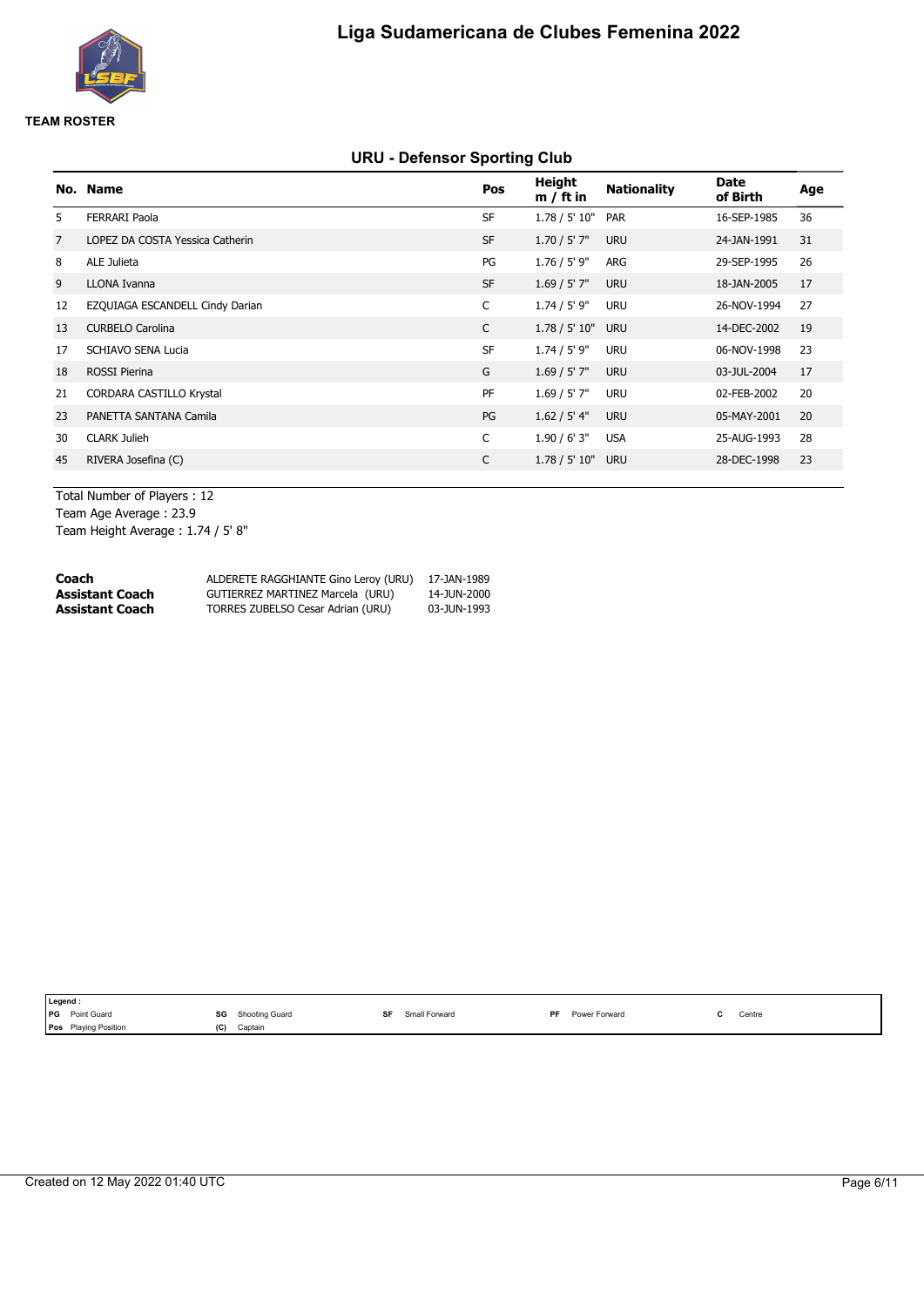

# **PAR - Felix Perez**

|                | No. Name                     | Pos | <b>Height</b><br>$m / ft$ in | <b>Nationality</b> | <b>Date</b><br>of Birth | Age |
|----------------|------------------------------|-----|------------------------------|--------------------|-------------------------|-----|
| $\mathbf{1}$   | MERCADO Maria (C)            | PG  | 1.61 / 5' 3"                 | <b>PAR</b>         | 16-OCT-1989             | 32  |
| 2              | <b>BAPTISTE Trinity</b>      | PF  | 1.83/6'0''                   | <b>USA</b>         | 15-JUN-1998             | 23  |
| 3              | PERALTA Marta                | PF  | 1.73 / 5' 8''                | <b>PAR</b>         | 16-JUL-1994             | 27  |
| $\overline{4}$ | MARIN MENDOZA Maria Joaquina | PF  | 1.72 / 5' 8''                | <b>PAR</b>         | 10-DEC-2002             | 19  |
| 5              | ZALAZAR Diana                | PG  | 1.64 / 5' 5"                 | <b>PAR</b>         | 11-APR-2003             | 19  |
| 6              | RAMIREZ LOPEZ Manuela        | PF  | 1.75/5'9"                    | <b>PAR</b>         | 11-SEP-2002             | 19  |
| 8              | <b>FLORES Luana</b>          | PG  | 1.64 / 5' 5"                 | <b>PAR</b>         | 08-SEP-1999             | 22  |
| 10             | ALMIRON SANCHIZ Ayelen       | PF  | 1.71 / 5' 7"                 | <b>PAR</b>         | 17-FEB-2002             | 20  |
| 11             | ARMESTO Julieta Giselle      | PF  | 1.83/6'0''                   | ARG                | 22-APR-1994             | 28  |
| 12             | BRITEZ RIVEROS Ana Belen     | C   | $1.74 / 5'$ 9"               | <b>PAR</b>         | 28-NOV-2002             | 19  |
| 14             | <b>IBARRA Ximena</b>         | PF  | 1.73 / 5' 8''                | PAR                | 11-OCT-2001             | 20  |
| 16             | <b>MESTRES RICART Gala</b>   | PF  | 1.85/6'1"                    | <b>ESP</b>         | 23-OCT-1994             | 27  |
|                |                              |     |                              |                    |                         |     |

Total Number of Players : 12 Team Age Average : 22.9 Team Height Average : 1.73 / 5' 8"

| Coach           | CORDOBA Ronaldo (ARG)             | 21-APR-1960 |
|-----------------|-----------------------------------|-------------|
| Assistant Coach | RALLO CAGGIANO Cesar Emilio (PAR) | 16-APR-1975 |

| ∥Legend ∶  |                             |     |                |     |               |           |               |                                           |
|------------|-----------------------------|-----|----------------|-----|---------------|-----------|---------------|-------------------------------------------|
| <b>IPG</b> | Point Guard                 | SG  | Shooting Guard | eг. | Small Forward | <b>DE</b> | Power Forward | Centre<br>the contract of the contract of |
|            | <b>Pos</b> Playing Position | (C) | Captain        |     |               |           |               |                                           |
|            |                             |     |                |     |               |           |               |                                           |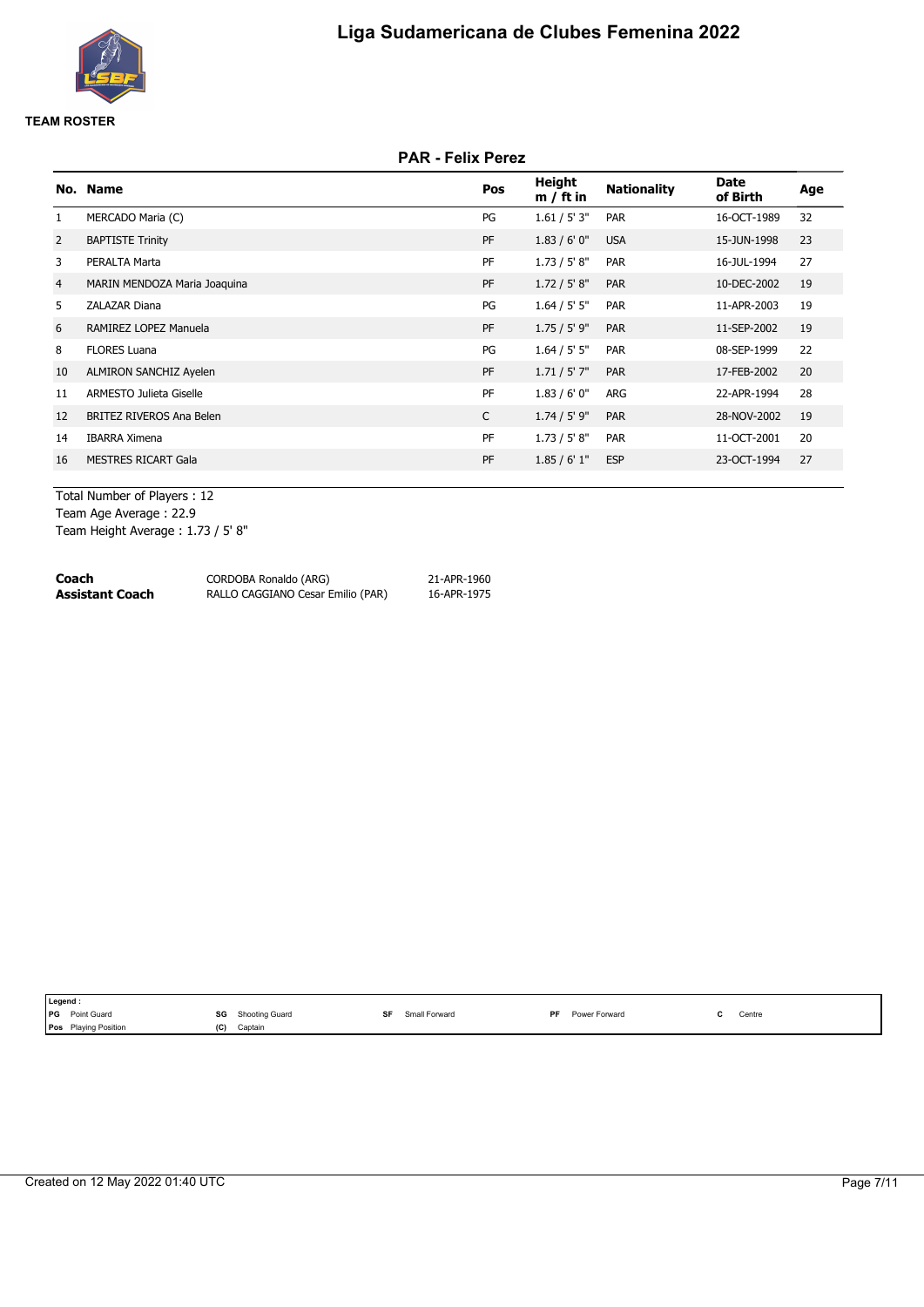

### **ARG - Quimsa**

|              | No. Name                    | Pos | <b>Height</b><br>$m / ft$ in | <b>Nationality</b> | Date<br>of Birth | Age |
|--------------|-----------------------------|-----|------------------------------|--------------------|------------------|-----|
| $\mathbf{1}$ | <b>ESTRADA Rocio</b>        |     |                              | ARG                | 25-MAR-1987      | 35  |
| 3            | <b>ACEVEDO Sofia</b>        | PG  | 1.67 / 5' 6''                | <b>ARG</b>         | 30-APR-2001      | 20  |
| 5            | LEGUIZAMON Agostina Oriana  |     |                              | ARG                | 19-JUL-2000      | 21  |
| 6            | <b>JUAREZ Lucia</b>         |     |                              | <b>ARG</b>         | 16-MAR-2002      | 20  |
| 8            | BOGGETTI Lucia Antonella    |     |                              | ARG                | 16-MAY-1998      | 23  |
| 9            | <b>CAMPOS Lorena</b>        |     |                              | <b>ARG</b>         | 19-JAN-1999      | 23  |
| 11           | <b>GERVASIO Maria</b>       |     |                              | ARG                | 27-AUG-1988      | 33  |
| 12           | CHIAIA Candela              |     |                              | <b>ARG</b>         | 02-JAN-1998      | 24  |
| 15           | LEDESMA Andrea Agostina (C) | PF  | 1.80 / 5' 11"                | ARG                | 26-NOV-1996      | 25  |
| 16           | <b>FIOROTTO Celia</b>       | PF  | 1.86 / 6' 1''                | <b>ARG</b>         | 02-JUN-1992      | 29  |
| 18           | CABRERA Sofia Macarena      |     |                              | ARG                | 17-NOV-1997      | 24  |
| 22           | MACELLO Joana Belen         |     |                              | <b>ARG</b>         | 02-APR-1994      | 28  |
|              |                             |     |                              |                    |                  |     |

Total Number of Players : 12 Team Age Average : 25.4 Team Height Average : 1.78 / 5' 10"

| Coach           | ZANNI Marcelo (ARG)          | 13-APR-1984 |
|-----------------|------------------------------|-------------|
| Assistant Coach | SAYAGO Santiago Damian (ARG) | 06-APR-1994 |

| I Legend.                      |     |                                                   |               |           |                 |                                               |
|--------------------------------|-----|---------------------------------------------------|---------------|-----------|-----------------|-----------------------------------------------|
| <b>IPG</b><br>Point Guard      | SG  | Shooting Guard<br>the contract of the contract of | Small Forward | <b>DE</b> | Forward<br>Powe | Centre<br>the contract of the contract of the |
| <b>Plaving Position</b><br>Pos | (C) | Captain                                           |               |           |                 |                                               |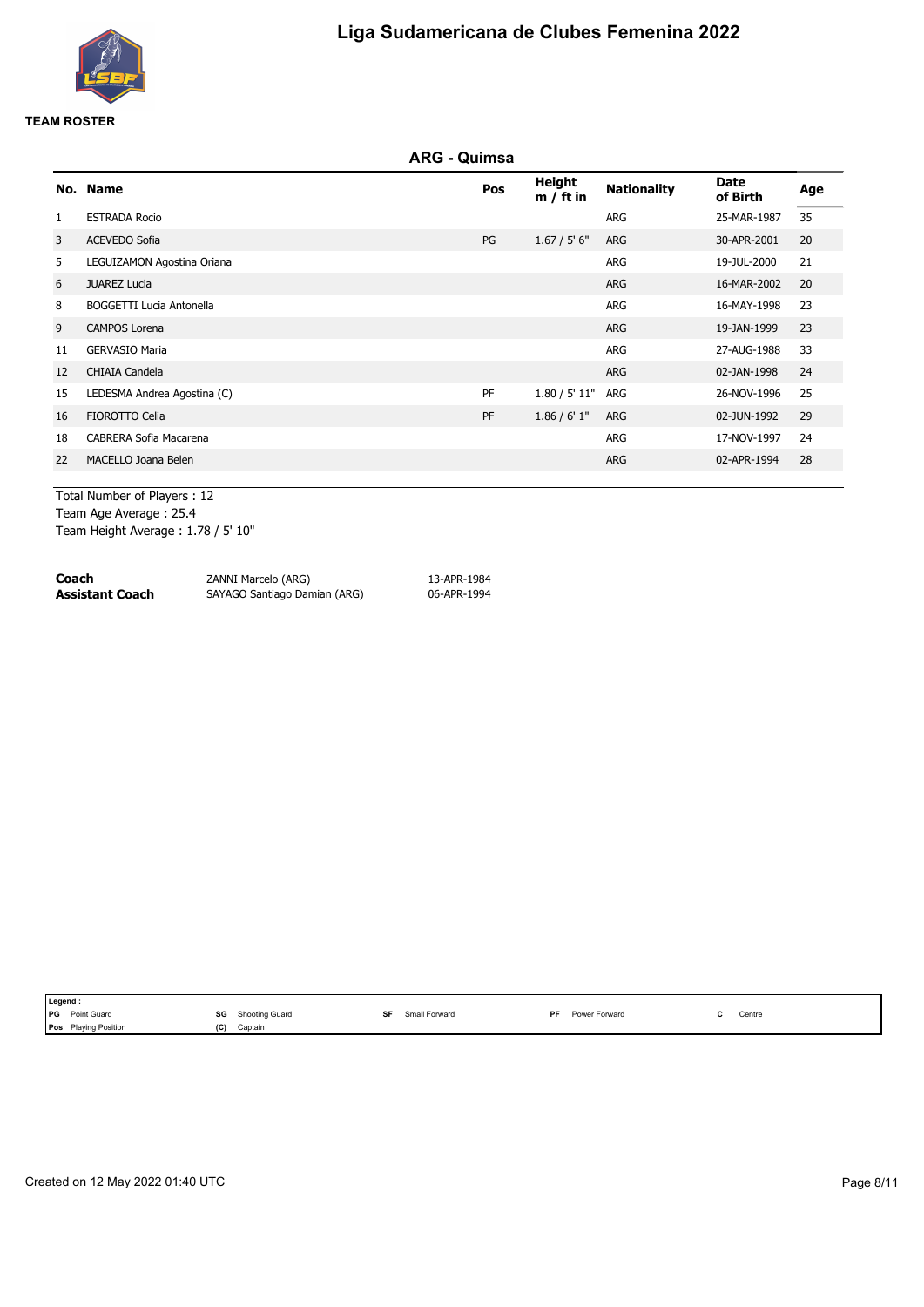

#### **ECU - Societá Sportiva Bocca**

|                | No. Name                       | Pos          | Height<br>$m / ft$ in | <b>Nationality</b> | <b>Date</b><br>of Birth | Age |
|----------------|--------------------------------|--------------|-----------------------|--------------------|-------------------------|-----|
| 3              | <b>JOHNSON Kiana</b>           |              |                       | <b>USA</b>         | 23-AUG-1993             | 28  |
| $\overline{4}$ | <b>VAICEKAUSKAS Paulina</b>    | PF           | 1.80 / 5' 11"         | <b>ECU</b>         | 06-NOV-2003             | 18  |
| 5              | CARRIÓN Rebeca                 | <b>SF</b>    | $1.75 / 5'$ 9"        | <b>ECU</b>         | 22-SEP-2003             | 18  |
| 9              | SALCEDO Dayanna (C)            | <b>SF</b>    | 1.79 / 5' 10"         | <b>ECU</b>         | 13-OCT-1989             | 32  |
| 10             | GRANJA QUIÑONEZ Aurora Giselle | SG           | 0.02 / 0' 0''         | <b>ECU</b>         | 19-OCT-2001             | 20  |
| 15             | PRECIADO CABEZAS Jessica Delia | $\mathsf{C}$ | 1.90/6'3''            | <b>ECU</b>         | 30-JUN-1990             | 31  |
| 16             | <b>SARMIENTO Maria</b>         | SG           | 1.71 / 5' 7"          | <b>ECU</b>         | 06-AUG-2004             | 17  |
| 17             | <b>BACILIO Samy</b>            | C            | 1.79 / 5' 10"         | <b>ECU</b>         | 18-FEB-2003             | 19  |
| 18             | <b>MORAN NOELIA</b>            |              |                       | <b>ECU</b>         | 18-JUL-2002             | 19  |
| 20             | OVIEDO Adela                   |              |                       | <b>ECU</b>         | 20-FEB-2004             | 18  |
| 24             | <b>CARPIO Maria</b>            | <b>SF</b>    | $1.75 / 5'$ 9"        | <b>ECU</b>         | 05-APR-1993             | 29  |
| 30             | KING Mariah Iesha              |              |                       | <b>USA</b>         | 15-NOV-1990             | 31  |
|                |                                |              |                       |                    |                         |     |

Total Number of Players : 12 Team Age Average : 23.3 Team Height Average : 1.56 / 5' 1"

| Coach                  | ZEBALLOS MARQUEZ Pablo Andres (ECU)         | 01-MAY-1983 |
|------------------------|---------------------------------------------|-------------|
| <b>Assistant Coach</b> | ZEBALLOS AVELLANEDA Victor Enrique<br>(ECU) | 15-JUL-1946 |

| Legend     |                                                                |     |                |               |           |               |                                               |
|------------|----------------------------------------------------------------|-----|----------------|---------------|-----------|---------------|-----------------------------------------------|
| <b>IPG</b> | Point Guard<br>the contract of the contract of the contract of | SG  | Shooting Guard | Small Forward | <b>DF</b> | Power Forward | Centre<br>the contract of the contract of the |
| Pos        | <b>Playing Position</b>                                        | (C) | Captain        |               |           |               |                                               |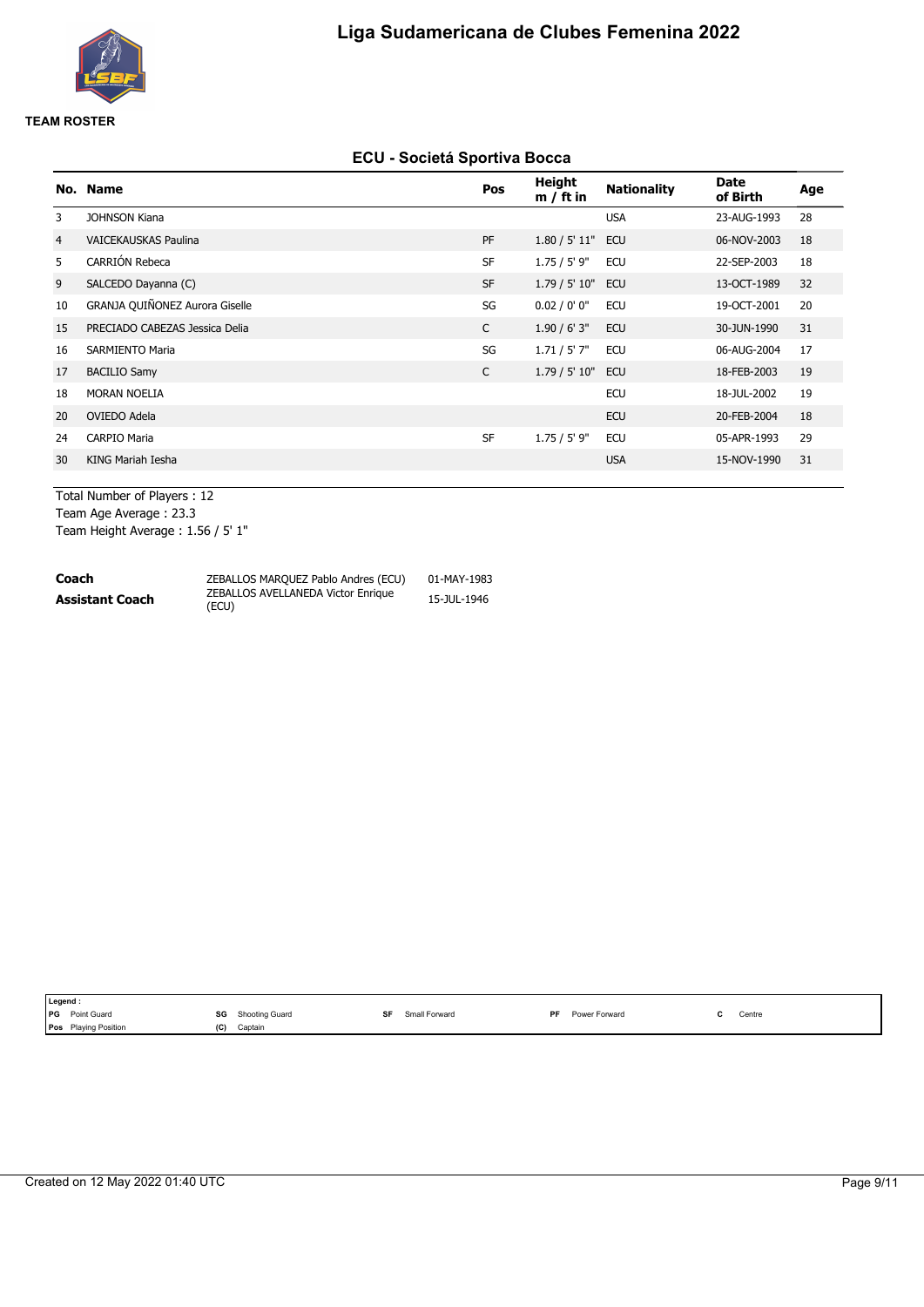

# **CHI - Sportiva Italiana**

|                | No. Name                          | Pos       | <b>Height</b><br>$m / ft$ in | <b>Nationality</b> | <b>Date</b><br>of Birth | Age |
|----------------|-----------------------------------|-----------|------------------------------|--------------------|-------------------------|-----|
| $\mathbf{1}$   | <b>GARCIA Thiare</b>              | <b>SF</b> | 1.79 / 5' 10"                | <b>CHI</b>         | 03-MAY-2000             | 21  |
| $\overline{4}$ | MOYANO Tatiana (C)                | PG        |                              | <b>CHI</b>         | 10-JUN-1982             | 39  |
| 5              | ARANCIBIA Carolina Stephania      |           |                              | <b>CHI</b>         | 16-OCT-1998             | 23  |
| $\overline{7}$ | PEREZ VALDES Catalina Alejandra   | PF        |                              | <b>CHI</b>         | 10-AUG-1997             | 24  |
| 9              | DIAZ ROJAS renata antonia         |           |                              | <b>CHI</b>         | 19-DEC-2002             | 19  |
| 10             | BARAHONA GARCÍA Monserrat Ignacia |           |                              | <b>CHI</b>         | 23-MAY-2002             | 19  |
| 11             | ANTEZANA GUIÑEZ Sofía Paz         | SG        |                              | <b>CHI</b>         | 19-FEB-1997             | 25  |
| 12             | CARRASCO CARRASCO Paula Daniela   | G         | 1.61 / 5' 3''                | <b>CHI</b>         | 17-JAN-1994             | 28  |
| 13             | CORTES MONTECINOS Josefina Renata | PF        | $1.74 / 5'$ 9"               | <b>CHI</b>         | 16-OCT-1998             | 23  |
| 15             | <b>CABRERA Martina</b>            | C         | 1.81 / 5' 11"                | <b>CHI</b>         | 13-MAR-2004             | 18  |
| 24             | <b>GARAY Valentina</b>            | PF        | $1.76 / 5'$ 9"               | <b>CHI</b>         | 19-JUL-2001             | 20  |
| 91             | HERNÁNDEZ CHIHUAN Aliosha         |           |                              | <b>CHI</b>         | 27-SEP-2002             | 19  |
|                |                                   |           |                              |                    |                         |     |

Total Number of Players : 12 Team Age Average : 23.2 Team Height Average : 1.74 / 5' 9"

| Coach           | POZO Gianluca Andreas | 19-SEP-1989 |
|-----------------|-----------------------|-------------|
| Assistant Coach | CABRERA Mario (CHI)   | 08-SEP-1962 |
| Assistant Coach | SALINAS Julio (CHI)   | 16-NOV-1982 |

| Legend :                    |     |                |           |               |           |               |                                           |
|-----------------------------|-----|----------------|-----------|---------------|-----------|---------------|-------------------------------------------|
| <b>PG</b> Point Guard       | SG  | Shooting Guard | <b>QF</b> | Small Forward | <b>DF</b> | Power Forward | Centre<br>the contract of the contract of |
| <b>Pos</b> Playing Position | (C) | Captain        |           |               |           |               |                                           |
|                             |     |                |           |               |           |               |                                           |